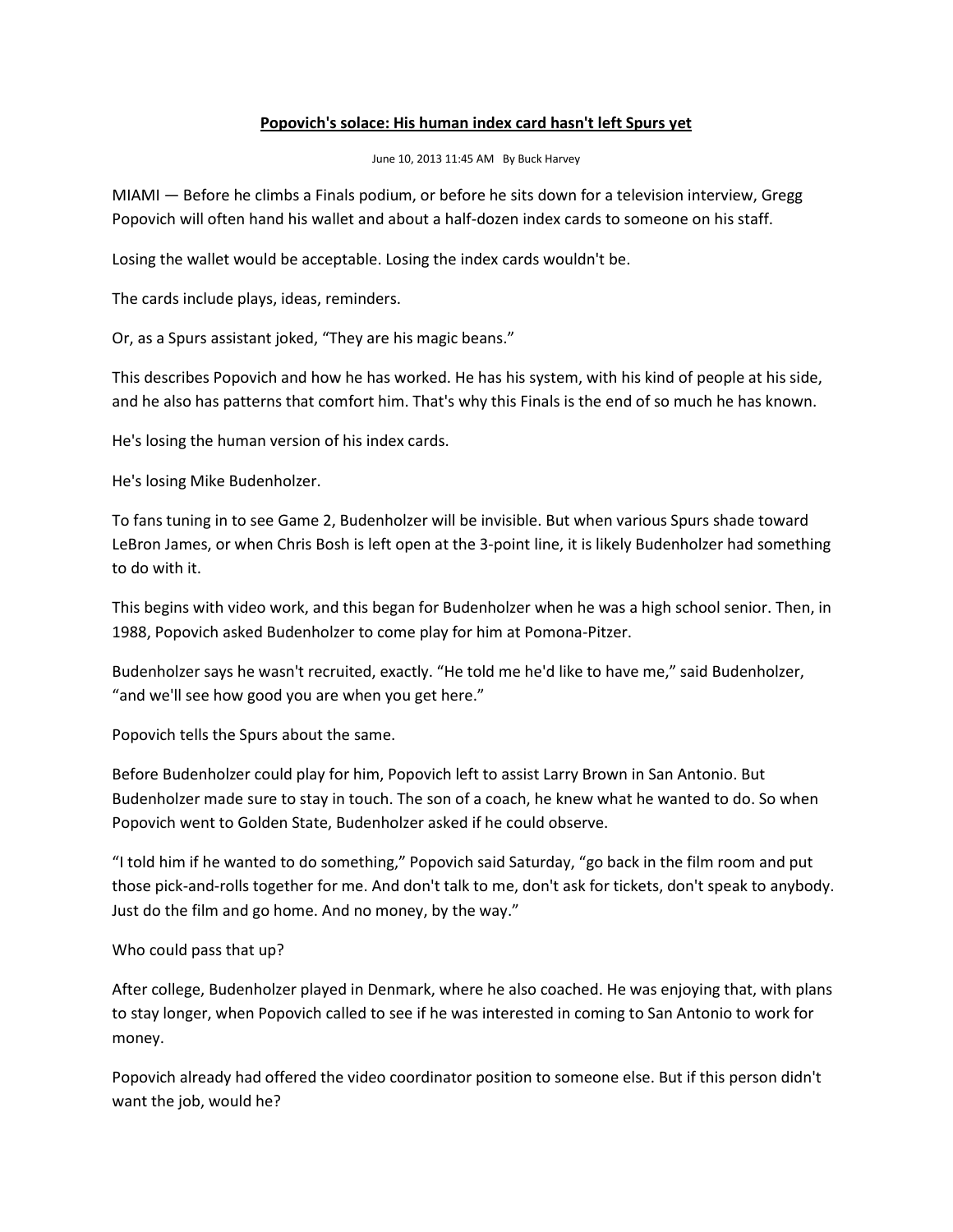"I told him I'd be there the next day if the position became available," Budenholzer said.

What followed is the longest-running, continuous bench partnership in today's NBA. Budenholzer first learned the video side, then replaced Dave Cowens on the sidelines two years later.

R.C. Buford has known Popovich longer. But Budenholzer has been there every night in every huddle, every trip, every time there was a crisis.

Such as in 2005 in Detroit. Then, in another Finals, with the series tied 2-2, there were arguments. There were also loud ones.

Later, a story quoted someone anonymously saying Popovich needed Budenholzer then more than anyone in the organization, player or staff.

The someone?

Danny Ferry, who recently hired Budenholzer in Atlanta.

Budenholzer's basketball IQ is a reason. He's broken down so much video, he offers Popovich a brain that is seemingly online.

The strategy for these Finals is part of that. It's a group effort, and the Spurs probably learned more Thursday night than anything else they had done previously.

Still, the assistants are assigned to study opponents before the season starts. Budenholzer drew the Heat.

But Budenholzer does more than advise. He reflects Popovich's foundation. When strategy has been tweaked so much that no one can recognize the original plan anymore, Budenholzer is there to remind his boss of the basics.

An example: Popovich likes to tell the media that basketball is a game of mistakes. If defenses were perfect, he says, the scores would be 10-8.

"But in the heat of the moment," said one assistant, "he really does think we should shut them out. He doesn't like any plan where the other team scores."

Budenholzer is there to remind him of reality, too.

Budenholzer laughs about that, and he says he and Popovich don't argue as much as they used to. Another assistant understands why.

"There's an unspoken understanding between those two," he said.

Budenholzer expects everything to be fine once he is gone. Brett Brown has also been integral, and his work as Australia's national coach has added to his résumé. He likely will fill Budenholzer's role next season.